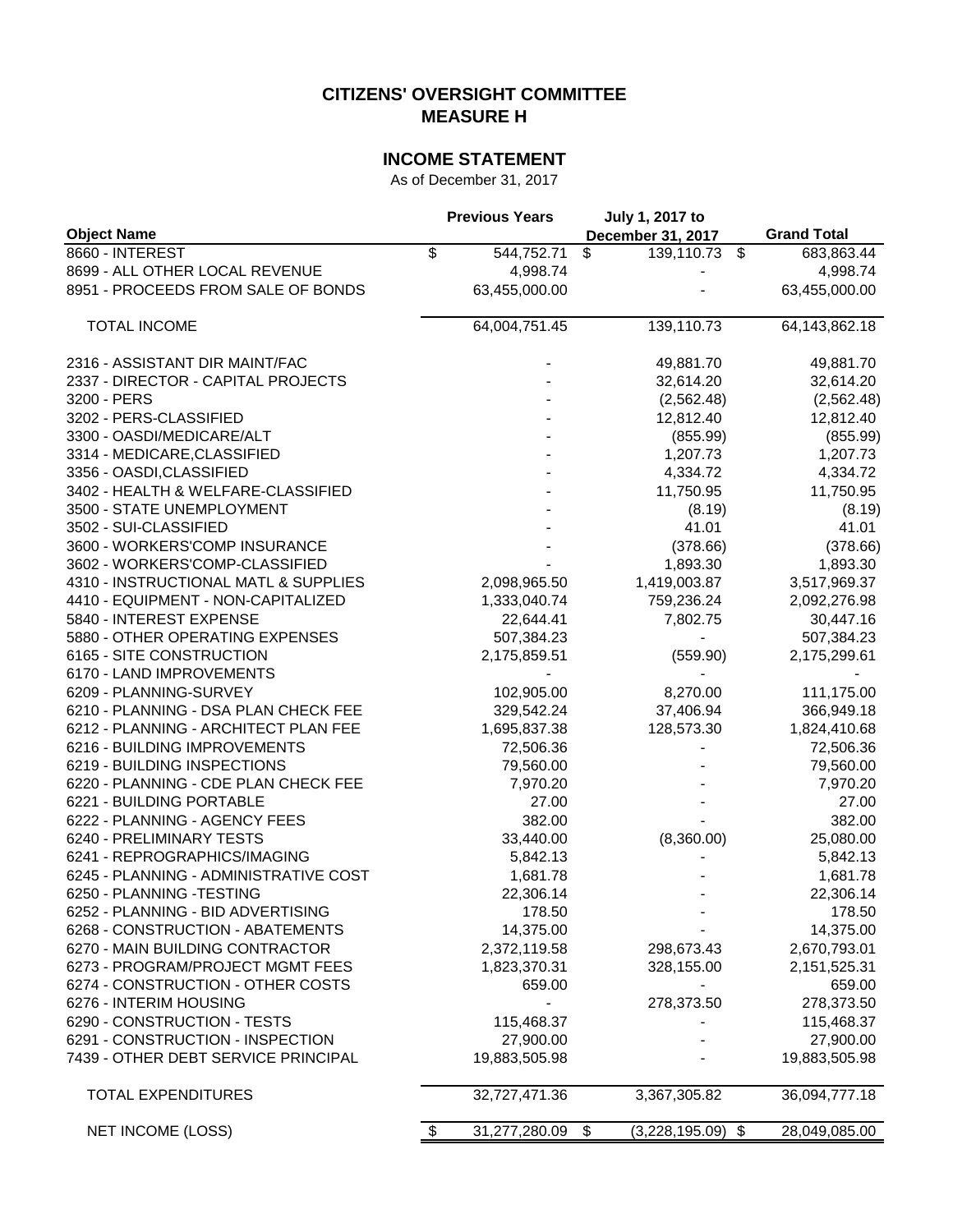# **CITIZENS' OVERSIGHT COMMITTEE MEASURE H**

### **BALANCE SHEET**

Year To Date for Month Ending December 31, 2017

| <b>ASSETS</b><br>CASH (9110)<br>DUE FROM OTHER FUNDS (9310)                              | \$<br>28,061,855.54             |
|------------------------------------------------------------------------------------------|---------------------------------|
| <b>TOTAL ASSETS</b>                                                                      | 28,061,855.54                   |
| <b>LIABILITIES</b><br>DUE TO OTHER FUNDS (9610)                                          | 12,770.54                       |
| <b>FUND BALANCE</b><br>BEGINNING FUND BALANCE (9791)<br>EXCESS REVENUE OVER EXPENDITURES | 31,277,280.09<br>(3,228,195.09) |
| <b>TOTAL FUND BALANCE</b>                                                                | 28,049,085.00                   |
| TOTAL LIABILITIES AND FUND BALANCE                                                       | 28,061,855.54                   |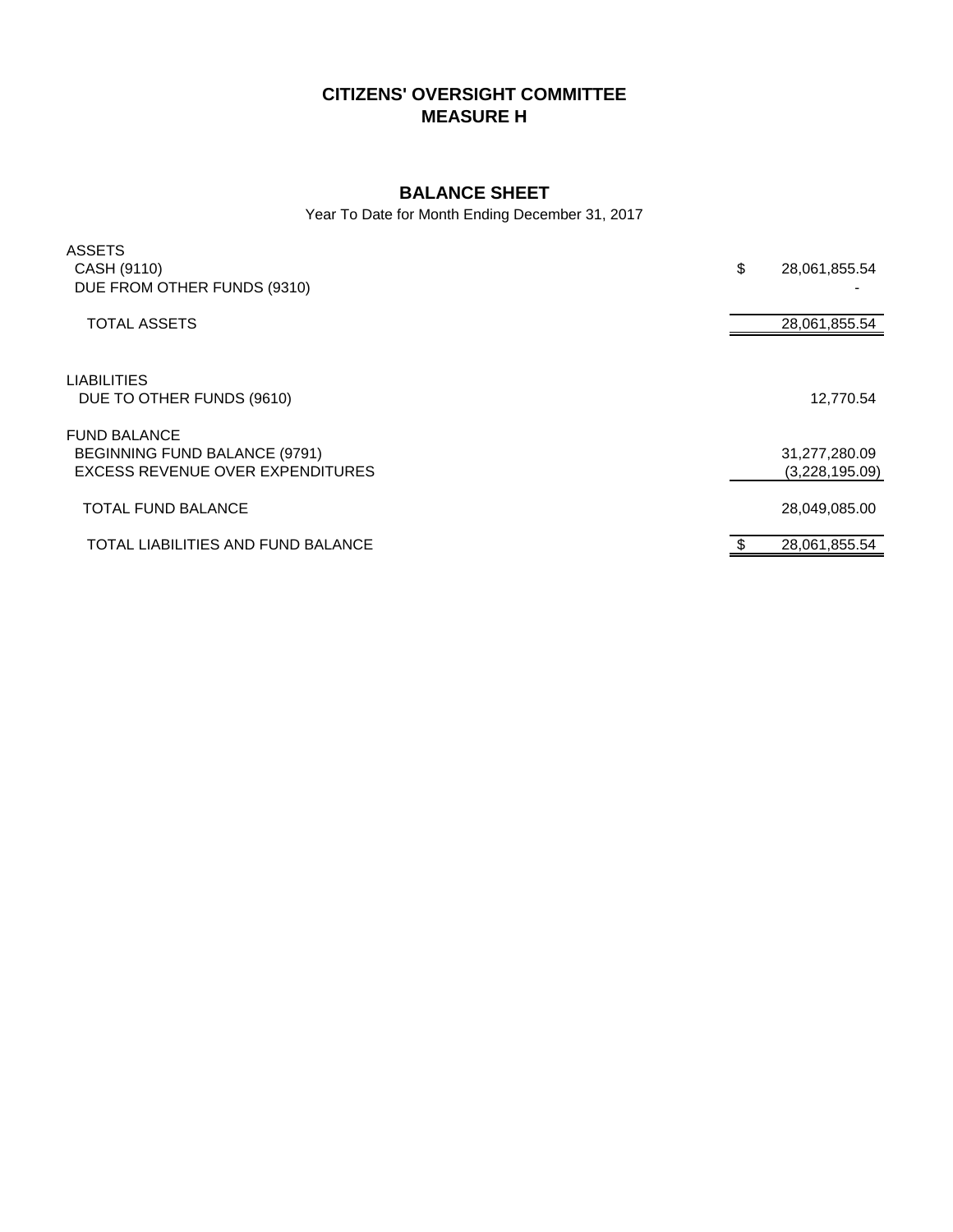### **CITIZENS OVERSIGHT COMMITTEE**

#### **GO BOND FUND 24 EXPENDITURE DETAIL BY SITE AS OF DECEMBER 31, 2017**

|             |                   |                                                                    |                           | July 1, 2017 to                  |                           |
|-------------|-------------------|--------------------------------------------------------------------|---------------------------|----------------------------------|---------------------------|
| <u>Site</u> |                   | Vendor                                                             |                           | Previous Years December 31, 2017 | <b>Grand Total</b>        |
| 000         | <b>DISTRICT</b>   | 2012 CERT OF PARTICIPATION                                         | 19,883,505.98             | $\blacksquare$                   | 19,883,505.98             |
|             |                   | ADMIN FEE                                                          | 51,698.78                 | 7,802.75                         | 59,501.53                 |
|             |                   | <b>C2 IMAGING</b>                                                  |                           |                                  |                           |
|             |                   | <b>CONTINGENCY</b><br><b>CUMMING CONSTRUCTION MANAGEMENT INC</b>   | 3,650.00                  |                                  | 3,650.00                  |
|             |                   | GOVERNMENT FINANCIAL STRAT                                         | 28,125.00                 |                                  | 28,125.00                 |
|             |                   | <b>IPREO</b>                                                       | 1,425.00                  |                                  | 1,425.00                  |
|             |                   | <b>MOODY'S INVESTORS SERV</b>                                      | 28,000.00                 |                                  | 28,000.00                 |
|             |                   | <b>P2S ENGINEERING INC</b>                                         | $\blacksquare$            |                                  |                           |
|             |                   | PAYROLL                                                            | $\blacksquare$            | (6, 155.51)                      | (6, 155.51)               |
|             |                   | <b>SOURCE MEDIA</b>                                                | 500.00                    |                                  | 500.00                    |
|             |                   | STRADLING YOCCA CARLSON&RAUTH                                      | 46,500.00                 |                                  | 46,500.00                 |
|             |                   | TRFR INTEREST EXP TO INCOME<br>UNDERWRITERS DISCOUNT               | (29,054.37)<br>397,384.23 |                                  | (29,054.37)<br>397,384.23 |
|             |                   | <b>US BANK</b>                                                     | 1,800.00                  |                                  | 1,800.00                  |
|             |                   |                                                                    |                           |                                  |                           |
| 020         | ANAHEIM           | <b>CULVER NEWLIN</b>                                               | 415,626.69                | 171,490.00                       | 587,116.69                |
|             |                   | <b>WENGER CORP</b>                                                 | 12,511.59                 | $\blacksquare$                   | 12,511.59                 |
|             |                   |                                                                    |                           |                                  |                           |
| 021         | WESTERN           | <b>CULVER NEWLIN</b>                                               | 181,819.54                | 200,826.04                       | 382,645.58                |
| 022         | <b>MAGNOLIA</b>   | <b>CULVER NEWLIN</b>                                               | 216,980.65                | 40,271.05                        | 257,251.70                |
|             |                   | <b>CUMMING CONSTRUCTION MANAGEMENT INC</b>                         |                           | 2,625.00                         | 2,625.00                  |
| 023         | SAVANNA           | <b>CULVER NEWLIN</b>                                               | 171,404.70                | 170,002.28                       | 341,406.98                |
|             | LOARA             |                                                                    | 144,403.62                |                                  |                           |
| 024         |                   | <b>CULVER NEWLIN</b>                                               |                           | 313,388.52                       | 457,792.14                |
| 025         | KATELLA           | C2 IMAGING                                                         | 3,039.28                  |                                  | 3,039.28                  |
|             |                   | CALIFORNIA DEPARTMENT OF EDUC.                                     | 7,970.20                  | $\sim$                           | 7,970.20                  |
|             |                   | <b>CULVER NEWLIN</b><br><b>CUMMING CONSTRUCTION MANAGEMENT INC</b> | 377,590.80<br>608,742.50  | 173,910.10                       | 551,500.90<br>608,742.50  |
|             |                   | DIVISION OF THE STATE ARCHITECT                                    | $\blacksquare$            | 48,656.95                        | 48,656.95                 |
|             |                   | <b>GHATAODE BANNON ARCHITECTS</b>                                  | 193,540.23                | 53,850.00                        | 247,390.23                |
|             |                   | GROUP DELTA CONSULTANTS INC                                        | 130,688.01                | $\sim$                           | 130,688.01                |
|             |                   | <b>INSPECTION RESOURCES</b>                                        | 17,480.00                 |                                  | 17,480.00                 |
|             |                   | <b>JM AND J CONTRACTORS</b>                                        |                           | 19,100.00                        | 19,100.00                 |
|             |                   | PINNER CONSTRUCTION CO INC                                         | 4,545,479.09              | 273,423.53                       | 4,818,902.62              |
|             |                   | <b>SWRCB</b>                                                       | 659.00                    | $\sim 100$                       | 659.00                    |
|             |                   | <b>VERNES PLUMBING INC</b>                                         | $\blacksquare$            | 5,590.00                         | 5,590.00                  |
|             |                   | VITAL INSPECTION SERVICES INC                                      | 146,110.00                | $\blacksquare$                   | 146,110.00                |
|             |                   | <b>WESTGROUP DESIGNS</b><br><b>WENGER CORP</b>                     | 272,906.76                | 5,131.42                         | 272,906.76<br>5,131.42    |
|             |                   |                                                                    |                           |                                  |                           |
| 027         | <b>KENNEDY</b>    | <b>CULVER NEWLIN</b>                                               | 235,660.25                | 196,160.39                       | 431,820.64                |
|             |                   | CUMMING CONSTRUCTION MANAGEMENT INC                                |                           | 4,712.50                         | 4,712.50                  |
|             |                   | <b>INSPECTION RESOURCES</b>                                        |                           | 8,270.00                         | 8,270.00                  |
| 028         | <b>CYPRESS</b>    | C2 IMAGING                                                         | 835.05                    |                                  | 835.05                    |
|             |                   | <b>CULVER NEWLIN</b>                                               | 312,995.97                | 203,623.66                       | 516,619.63                |
|             |                   | CUMMING CONSTRUCTION MANAGEMENT INC                                | 240,567.50                | 64,507.50                        | 305,075.00                |
|             |                   | DIVISION OF THE STATE ARCHITECT                                    | 68,550.00                 |                                  | 68,550.00                 |
|             |                   | <b>ENCORP</b>                                                      | 7,086.50                  |                                  | 7,086.50                  |
|             |                   | <b>KOURY</b><br>NB CONSULTING ENGINEERS INC                        | 33,440.00                 | (8,360.00)                       | 25,080.00                 |
|             |                   | OC HEALTH CARE                                                     | 34,850.00<br>382.00       |                                  | 34,850.00<br>382.00       |
|             |                   | <b>P2S ENGINEERING INC</b>                                         | 13,996.50                 |                                  | 13,996.50                 |
|             |                   | RUHNAU RUHNAU CLARKE                                               | 322,171.16                | 17,403.40                        | 339,574.56                |
| 031         | <b>BROOKHURST</b> | <b>CULVER NEWLIN</b>                                               | 104,151.12                | 99,885.69                        | 204,036.81                |